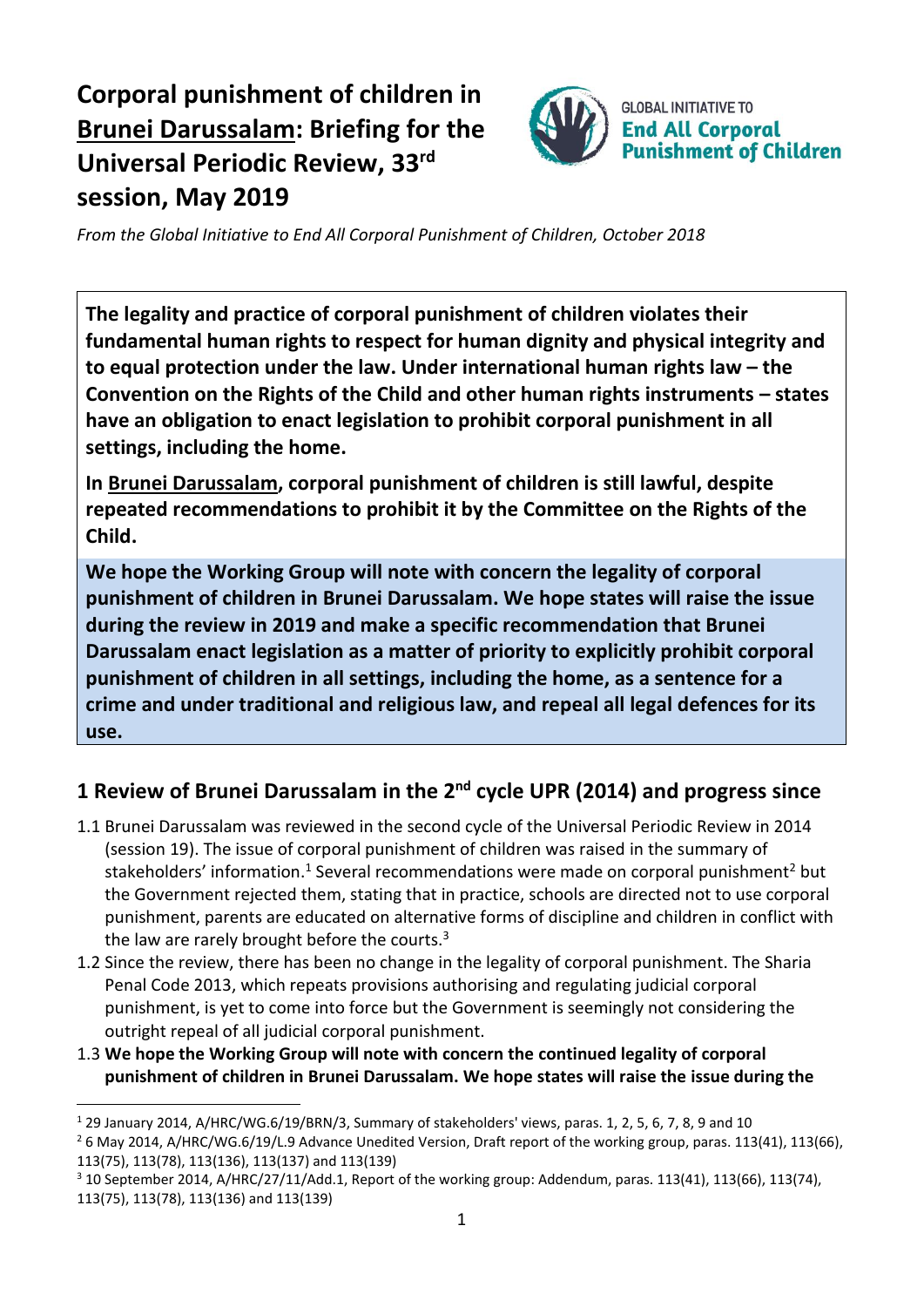**review in 2019 and make a specific recommendation that Brunei Darussalam enact legislation as a matter of priority to explicitly prohibit corporal punishment of children in all settings, including the home, as a sentence for a crime and under traditional and religious law, and repeal all legal defences for its use.**

### **2 Legality of corporal punishment in Brunei Darussalam**

#### *Summary of current law and reforms needed to achieve prohibition*

Corporal punishment in Brunei Darussalam is prohibited in child care centres but it is still lawful in all other settings: in the home, alternative and day care settings, schools, penal institutions and as a sentence for a crime. Legislation should be enacted to explicitly prohibit all corporal punishment in all settings, including the home, as a sentence for a crime and under traditional and religious law, and all legal defences for its use, including in the Penal Code 1951 and the Sharia Penal Code 2013, should be repealed.

- 2.1 *Home (lawful):* Corporal punishment is lawful in the home. Article 89 of the Penal Code 1951 states that, with certain exceptions, "nothing which is done in good faith for the benefit of a person under 12 years of age ... by or by consent, either express or implied, of the guardian or other person having lawful charge of that person, is an offence by reason of any harm which it may cause, or be intended by the doer to cause, or be known by the doer to be likely to cause, to that person".
- 2.2 The Sharia Penal Code 2013 states in article 18: "Nothing which is done in good faith for the benefit of a person who is not *baligh* [attained puberty]*,* or of unsound mind, by or with consent of, either express or implied, the guardian or other person having lawful charge of that person, is an offence by reason of any harm which it may cause, or be intended by the doer to cause, or be known by the doer to be likely to cause, to that person: Provided that this exception shall not extend to  ${a}$ ) the intentional causing of death or the attempting to cause death;  ${b}$ ) the doing of anything which the person doing it knows to be likely to cause death, for any purpose other than the preventing of death or hurt or the curing of any disease or infirmity; *{c)* the voluntary causing of hurt or the attempting to cause hurt, unless it be for the purpose of preventing death or hurt, or the curing of any disease or infirmity; *{d)* the abetment of any offence, to the committing of which offence it would not extend." Article 24 states: "Nothing is an offence by reason that it causes, or that it is intended to cause, or that it is known to be likely to cause any harm, if that harm is so slight that no person of ordinary sense and temper would complain of such harm."
- 2.3 Article 28 of the Children and Young Persons Act 2006 (in force 2010) punishes child abuse which causes injury, which under article 2 must be "substantial and observable": it does not prohibit all corporal punishment. Protection from violence under the Married Women Act 1999 is not interpreted as prohibiting all corporal punishment in the home.
- 2.4 *Alternative care settings (lawful):* There is no explicit prohibition of corporal punishment in alternative care settings: it is lawful, as for parents, under article 89 of the Penal Code 1951 and articles 18 and 24 of the Sharia Penal Code 2013.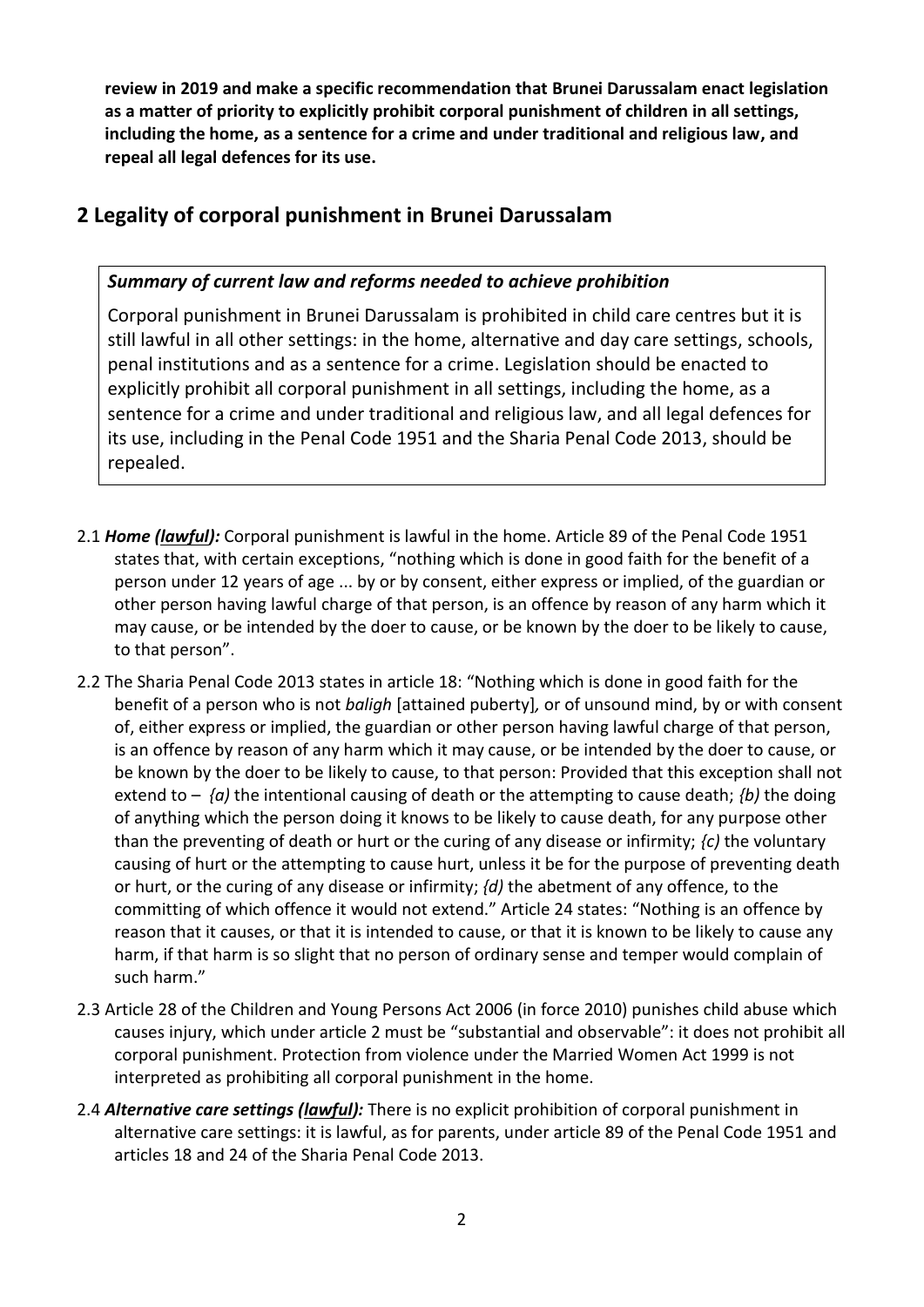- 2.5 *Day care (partially lawful):* Corporal punishment is prohibited in child care centres in article 17 of the Child Care Centres Act 2006: "Every operator shall cause to ensure that the staff shall not administer the following disciplinary measures  $-$  (a) any form of corporal punishment, including the following – (i) striking a child, directly or with any physical objects; (ii) shaking, pushing, spanking or other forms of aggressive contact; and (iii) requiring or forcing the child to repeat physical movements; (b) harsh, humiliating, belittling or degrading responses of any kind, including verbal, emotional and physical…." Child care centres are defined in the Act as "any premises at which five or more children who are under the age of 3 years are habitually received for the purposes of care and supervision during part of the day or for longer periods" (art. 2).
- 2.6 Corporal punishment is lawful in other day care (preschools, family centres, after-school childcare, day centres, childminding, etc) under article 89 of the Penal Code 1951 and articles 18 and 24 of the Sharia Penal Code 2013. The Government rejected recommendations to prohibit in the home and all settings made during the Universal Periodic Review of Brunei Darussalam in 2014, stating that alternative methods of discipline are promoted among parents. $4$
- 2.7 *Schools (lawful):* Corporal punishment is lawful in schools, for boys only. During the Universal Periodic Review of Brunei Darussalam in 2009, the Government stated that corporal punishment has been prohibited in schools since 1984.<sup>5</sup> This assertion was also made in the second/third report to the Committee on the Rights of the Child in 2011, which also noted that the Teacher's Handbook provided for the Ministry of Education directs schools not to use physical force to reprimand children.<sup>6</sup>
- 2.8 However, the Education (School Discipline) Regulations 2004, under the Education Act 2003, provide for corporal punishment in article 5: "(1) For the purposes of maintaining discipline among pupils the head teacher or principal shall have the power to impose any disciplinary punishment provided for in the school rules or under these Regulations and any other such ordinary school punishments as may be necessary or expedient: Provided that – (a) corporal punishment of female pupils is prohibited; and (b) corporal punishment of male pupils by a teacher or other member of the staff shall be in accordance with and subject to a directive on corporal punishment issued by the Ministry. (2) A record of all punishments imposed or meted out under sub-regulation (1) shall be kept confidential in a form approved by the Registrar General." According to article 6, "the power of inflicting corporal punishment shall not be delegated to any person other than a registered teacher". The Compulsory Education Act 2007 and the Compulsory Religious Education Act 2012 are silent on the issue.
- 2.9 The Government rejected recommendations to prohibit corporal punishment in schools made during the Universal Periodic Review in 2014, stating that educational institutions are directed not to use corporal punishment.<sup>7</sup>
- 2.10 *Penal institutions (lawful):* Corporal punishment is lawful as a disciplinary measure in penal institutions. Under articles 51-55 of the Youthful Offenders (Places of Detention) Rules 2001, boys under 14 may be given up to 6 strokes with a light cane, older children up to 10 strokes. The medical officer must certify that an inmate is able to sustain the punishment. Article 76 of the Children and Young Persons Act 2006 permits the use of "such force as is reasonable and necessary" in order "to compel a person being detained to obey any order or requirement given or made by him under this section; and (ii) to restrain any such person who is attempting or preparing to commit or is committing any offence or any breach of discipline" in approved

 $\overline{a}$ 

<sup>4</sup> 10 September 2014, A/HRC/27/11/Add.1, Report of the working group: Addendum, para. 113(41)

<sup>5</sup> 4 January 2010, A/HRC/13/14, Report of the working group, para. 80

<sup>6</sup> CRC/C/BRN/2-3 Unedited Version, Second/third state party report, paras, 88 and 90

 $7$  10 September 2014, A/HRC/27/11/Add.1, Report of the working group: Addendum, para. 113(41)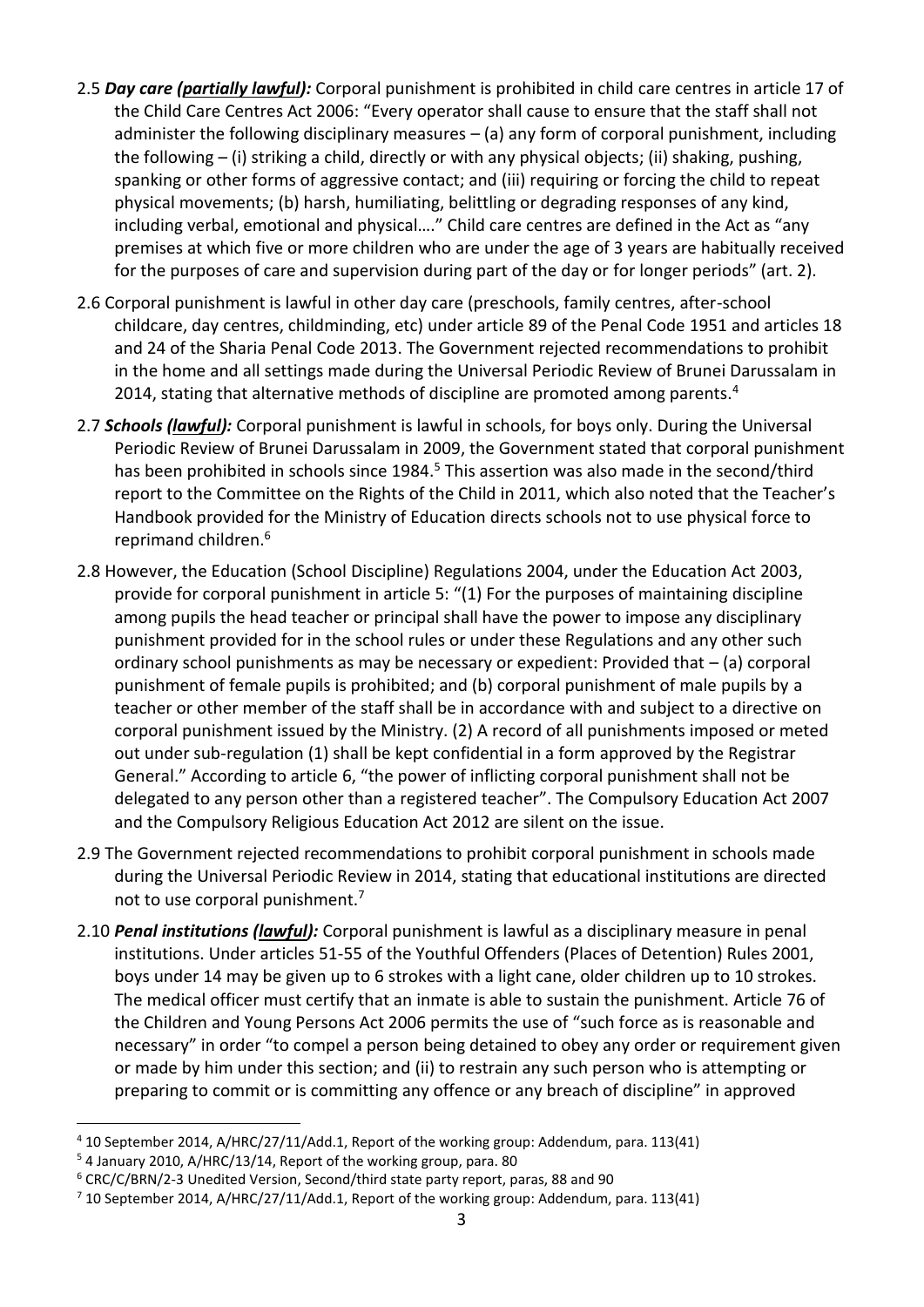schools, approved homes, remand homes and places of detention. The Intoxicating Substances Act 1992 provides for the use of corporal punishment in approved institutions under the Act (arts. 8 and 29).

- 2.11 *Sentence for crime (lawful):* Corporal punishment whipping is lawful as a sentence for crime, for a wide range of offences under the Penal Code 1951 and other laws, under article 257 of the Criminal Procedure Code 1951: "(1) When the accused is sentenced to whipping the instrument to be used and the number of strokes shall be specified in the sentence. In no case shall the whipping exceed 24 strokes in the case of an adult or 18 strokes in the case of a youthful offender, anything in any written law to the contrary notwithstanding. (2) Whipping shall be inflicted on such part of the person as the Minister from time to time generally directs. (3) The rattan shall be not more than half an inch in diameter. (4) In the case of a youthful offender, whipping shall be inflicted in the way of school discipline with a light rattan. (5) When a person is convicted at one trial of any 2 or more distinct offences any 2 or more of which are legally punishable by whipping, the combined sentences of whipping awarded by the Court for any such offences shall not, anything in any written law to the contrary notwithstanding, exceed a total number of 24 strokes in the case of adults and 18 strokes in the case of youthful offenders." Article 258 states that females may not be sentenced to corporal punishment. The Children and Young Persons Act 2006 confirms that a child can be sentenced to corporal punishment (art. 44(3)): "Notwithstanding the provisions of any other written law, no child or young person shall be sentenced by any court other than the High Court to corporal punishment." A child is defined in the Act as under 14, a young person aged 14-17 (art. 2).
- 2.12 Other laws also provide for the punishment of whipping, including the Women and Girls Protection Act 1973, the Misuse of Drugs Act 1978, the Arms and Explosives Act 1927 and Rules 1928, the Public Order Act 1983, the Kidnapping Act 1992 and the Unlawful Carnal Knowledge Act 1938. For example, the Common Gaming Houses Act 1920 states in article 22: "Any male person appearing to be of such tender years as to require punishment rather in the way of school discipline than of ordinary criminal justice convicted of an offence under this Act may in lieu of any other punishment hereby provided be sentenced to corporal punishment with a light rattan or cane not exceeding 10 strokes on the bare buttocks."
- 2.13 The new Sharia Penal Code 2013<sup>8</sup> coexists with the 1951 Penal Code and came into force in part in April 2013: the corporal punishment provisions will come into force in a second stage of implementation. The Code authorises the imposition of corporal punishment on males and females, including children, on conviction of Sharia and related offences. Article 12 of the Code states that nothing is an offence which is done by a child who is not *mumaiyiz* – i.e. a child who is able to "differentiate a matter".<sup>9</sup> Article 13 prohibits the imposition of *hadd* and *qisas* punishments on a *mumaiyiz* child who is not *baligh* – i.e. a child who is able to differentiate a matter but who has not reached puberty<sup>10</sup> – stating instead that other punishments may be

 $\overline{a}$ 

<sup>&</sup>lt;sup>8</sup> Implementation of the Code is being phased in. The law on offences punishable by fine or imprisonment will be enforced from April 2014; that on offences punishable by corporal punishment will be enforced 12 months after the Sharia Courts Criminal Procedure Code (as at March 2014 being finalised by the authorities) is gazetted, and full implementation including offences punishable by death from 24 months after the Sharia Courts Criminal Procedure Code is gazetted [\(http://www.gmanetwork.com/news/story/351308/pinoyabroad/news/pinoys-in-brunei-urged-to-study-new](http://www.gmanetwork.com/news/story/351308/pinoyabroad/news/pinoys-in-brunei-urged-to-study-new-penal-code-before-it-takes-effect-in-april)[penal-code-before-it-takes-effect-in-april,](http://www.gmanetwork.com/news/story/351308/pinoyabroad/news/pinoys-in-brunei-urged-to-study-new-penal-code-before-it-takes-effect-in-april) accessed 6 March 2014)

<sup>&</sup>lt;sup>9</sup> Mumaiyiz is defined in the Sharia Courts Evidence Order 2001 as "a child who has attained the age of being capable to differentiate a matter" (s3(1)).

<sup>&</sup>lt;sup>10</sup> Baligh is defined in the Sharia Courts Evidence Order 2001 (s3(1)) as "a person who has attained the age of puberty in accordance with *Hukum Syara'*; *hadd* is defined as "any criminal punishment or penalty as ordained by *Al-Quran* or *Sunnah Rasullullah Sallallahu Alaihi Wassalam*, and *qisas* as "retaliation or similar penalty to punish offences of murder or causing bodily harm to anybody".